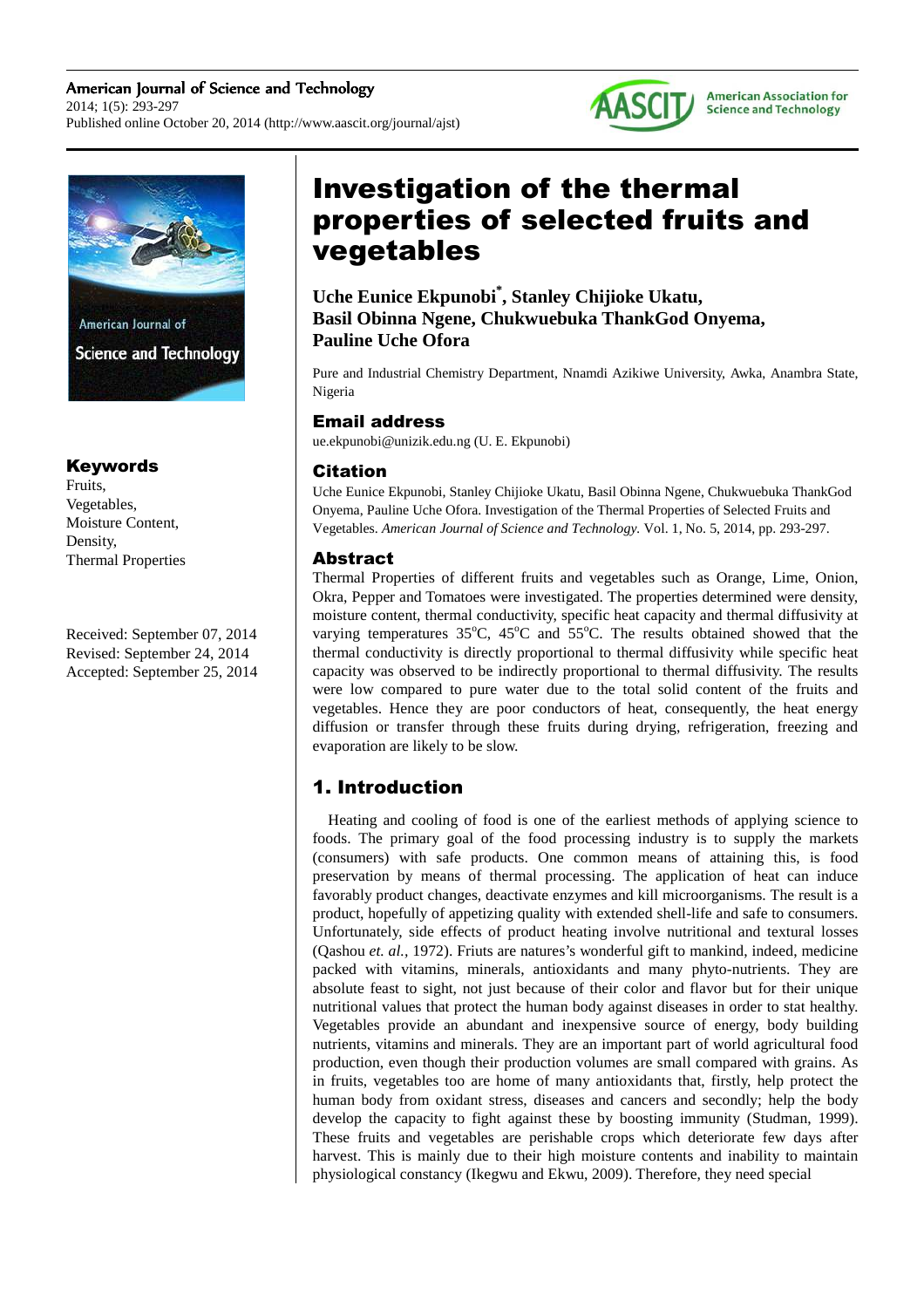attention to prevent all those losses taking place. Reasonable percentages of harvest usually go into waste annually. As such, this has led to various processing works and practices carried out by researchers with a view to minimizing wastages of these crops (Kordylas, 1990).

Thermal properties of foods are those properties that control the transfer and storage of heat in a particular food (Lozano, 2006). Thermal properties of most fruits and vegetables are significantly influenced by their moisture content and it is also affected by temperature, the chemical composition and physical structure of the fruits and vegetables. Besides processing and preservation, thermal properties also affect the sensory quality of foods as well as energy saving from processing. The thermal properties that are generally considered in this research are density, moisture content, specific heat capacity, thermal conductivity and thermal diffusivity.

Knowledge of these properties is very necessary for modeling, simulation and optimization of process operations which involves heat transfer.

The structure and properties of fruits and vegetables as well as their biological and microbiological characteristics and importance create the need for unique consideration of their thermal properties, hence the need to experimentally determine the thermal properties of fruits and vegetables such as density, moisture content, specific heat capacity, thermal conductivity and diffusivity at various temperatures.

#### 2. Experimental

#### 2.1. Experimental Procedure

#### 2.1.1. Sample collection and Preparation

The fruits and vegetables that were studied in this research include lime, onion, orange, okra, pepper and tomato. All the fruits and vegetables used in this research were undamaged, fresh, mature and ripe. They were purchased from the Orie market in Emene, Enugu State, Nigeria. They were properly adapted (washed and dried).

#### 2.1.2. Methods of Analysis

i) Moisture Content Determination

Oven-dry method was used for the moisture content determination. The electric oven was switched on and allowed to run for 30 minutes at a temperature of  $35^\circ$ c. The samples were individually weighed and their respective masses were recorded as  $M_b$  (mass of the sample before drying). The weighed sample was placed in a sauce pan and was put inside the oven and allowed to dry for 60mins at  $35^{\circ}$ c. At the expiration of 60minutes, the sample was recovered from the oven and was re-weighed and recorded as M<sup>a</sup> (mass of sample after drying). The moisture loss was determined by subtracting the mass of sample after drying  $(M_a)$  from mass of sample before drying  $(M_b)$ .

Moisture loss 
$$
(M_L) = M_b - M_a
$$

Percentage moisture loss was determined using this equation

Moisture loss (ML)% = 
$$
\frac{\text{Mb} - \text{Ma}}{\text{Mb}} \times 100
$$

Then, the percentage moisture content at  $35^\circ$ c was calculated by subtracting the percentage moisture loss from the total percentage moisture content.

% moisture content 
$$
(M_c) = 100\% - M_L
$$
 (%) at 35<sup>0</sup>C.

These steps were repeated for the various fruit samples at  $45^{\circ}$ C and  $55^{\circ}$ C and their respective percentage moisture content was calculated and recorded.

ii) Density Determination

All the samples were weighed using the digital weighing scale and their respective weight were recorded in grams. The volumes of the fruits were determined by displacement method (Archimedes principle). The conical flask was kept inside the bowel and filled to the brim with water using siphon bottle. Then the weighed sample was wholly immersed into the water-filled beaker so as to displace its equivalent volume of water. The displaced volume of water in the bowel was collected and measured using the measuring cylinder.

This procedure was repeated for all the various samples and their corresponding volumes were recorded.

The density of each sample was calculated using the mass – volume ratio by dividing the mass of each sample by its volume.

$$
\mathrm{P}=\frac{\mathrm{M}}{\mathrm{V}}
$$

Where  $p =$  density in  $q/cm<sup>3</sup>$ 

 $M =$  mass of sample in grams (g)

V= volume of the sample in  $\text{Cm}^3$ 

iii) Thermal Conductivity Determination

The Apparatus for the test was set up accordingly.

The initial temperature of each of the samples was determined with the aid of the thermo-couple and was recorded as  $T_1$ .

The sample was placed in a container and was lowered into a lagged cylindrical container to avoid heat loss due to conduction.

The set – up above was put into a thermo statically controlled oven and (was) powered to the mains.

The maximum operating temperatures was taken as the final temperature,  $T_2$ . Where

 $T_2 = 35^{\circ}$ C for thermal conductivity at 35<sup>o</sup>C

 $T_2 = 45^{\circ}$ C for thermal conductivity at  $45^{\circ}$ C

 $T_2 = 55^{\circ}$ C for thermal conductivity at  $55^{\circ}$ C

Therefore the oven was set at these temperatures and controlled with a thermo-couple.

The closed system was allowed to run until it reaches the final time for each of the test

The Quantity of Energy supplied (Q) from the A.C was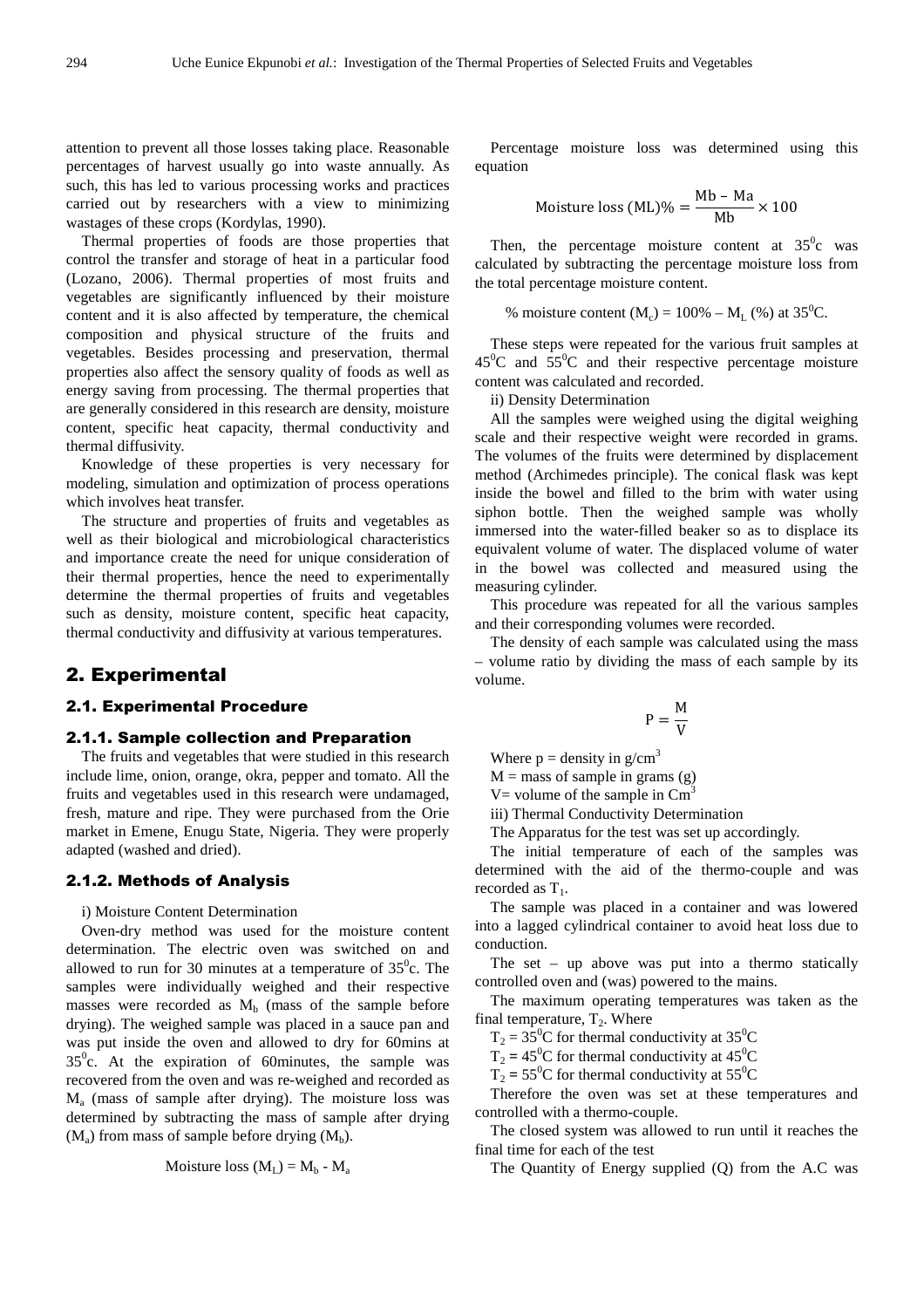measured with the aid of a suitable wattmeter connected to the plug of the oven at the mains.

These procedures were repeated for all the samples and data got were recorded for their thermal conductivity determination.

iv) Specific Heat Capacity Determination

The various samples and empty calorimeter were weighed with the aid of the digital weighing scale and their masses were recorded. The mass of the calorimeter and water was also weighed and recorded. The electric oven was switched on and set at  $35^{\circ}$ C then the sample was placed in the cylindrical metallic beaker and was put inside the electric oven and left for 60minnutes. 100ml of water was filled in the calorimeter at room temperature. At the elapse of the 60mins, the cylindrical metallic beaker containing the sample was removed from the oven and quickly transferred into the calorimeter. The equilibrium temperature between the sample and water inside the calorimeter was determined and recorded, the mass of the sample at equilibrium temperature was also determined

Then the specific heat capacity  $(c_p)$  of the sample was calculated thus:

$$
C_p \text{ sample } = \frac{(\text{HC} + \text{M}_{cw} \text{Cw})(\text{Te} - \text{Tcw}) - \text{Hc}(\text{T}_f - \text{Te})}{\text{Mf}(\text{T}_f - \text{Te})}
$$

Where

HC = Heat capacity of calorimeter  $H_c$  = Heat capacity of cylinder Mcw = Mass of cold water  $Cw =$ Specific capacity of water Te = Temperature equilibrium of cold water Tcw = Temperature of cold water  $T_f$  = Temperature of fruit

 $M_f$  = Mass of Fruit

This experiment was also repeated for all the various samples at  $45^{\circ}$ C and  $55^{\circ}$ C for the same period of time (60mins).

### 3. Results and Discussion

#### 3.1. Moisture Content

*Table 1. Average Moisture Content of the samples at temperatures of 35<sup>0</sup>C, 45<sup>0</sup>C and 55<sup>0</sup>C* 

| <b>Sample</b> | Ave. % Moisture<br>$C.$ at 35 $\rm ^{o}C$ | Ave. % Moisture<br>C. at $45^{\circ}$ C | Ave. % Moisture<br>C. at $55^{\circ}$ C |
|---------------|-------------------------------------------|-----------------------------------------|-----------------------------------------|
| Orange        | 99.70                                     | 99.25                                   | 98.60                                   |
| Lime          | 99.25                                     | 97.90                                   | 96.40                                   |
| Onion         | 99.70                                     | 99.60                                   | 99.50                                   |
| Okra          | 98.30                                     | 93.70                                   | 88.20                                   |
| Pepper        | 100.00                                    | 98.10                                   | 99.40                                   |
| Tomato        | 99.70                                     | 99.40                                   | 99.40                                   |

The table above shows that the moisture content of orange, lime onion, okra, pepper and tomato at  $35^{\circ}$ C,  $45^{\circ}$ C and  $55^{\circ}$ C respectively. The moisture content were observed to be decreasing as the temperature increased. The figures revealed that the percentage moisture content of the fruits examined at these range of temperatures were very high. Knowledge of moisture content of food is important to manufacturers for a variety of reasons, for example, it is an important factor in food quality, preservation and resistance to deterioration (Kaymak, 2002). Moisture content also increases the weight of food hence the food will be affected by additional weight differences in conductivity or quality and on turn affects the storage ability of the food. Consequently, the moisture content of the fruits makes them suitable for spoilage organisms and agents to grow and multiply. Consumption of natural vegetables rich in flavonoids helps to protect lung and oral cavity cancers (Daunthy, 1995). Vegetables on the other hand undergo tremendous chemical changes once separated from the parent plant until finally spoilage sets in as a result of attack from bacteria, yeast and fungi. This problem of storage may arise from the texture of the food, color, flavour, respiratory activities and moisture content. Modification of temperature can be used to increase storage life of the vegetables. High moisture content also contributes to the quality of deterioration and indirectly to a decrease in quantity (Musa-Makama *et. al.,* 2005). Thus the way out of this problem is converting the fresh produce to suitable forms so that the shelf lives can be extended. Therefore all the samples are classified as highly perishable and cannot be preserved or stored at these temperatures for a very long time. In order to preserve these fruits, their moisture content has to be reduced to the level that will make moisture unavailable for microbial growths. Drying is one of such techniques. The effect of temperature and the duration of the drying are essential factors that require intense investigation.(Daunthy, 1995) Other ways of preservation include refrigerating or freezing which require transfer of heat to achieve them.

#### 3.2. Density

*Table 2. Average Density of the samples* 

| <b>Sample</b> | Average Density $(g/cm3)$ |
|---------------|---------------------------|
| Lime          | 3170.3                    |
| Okra          | 1714.9                    |
| Orange        | 1157.3                    |
| Onion         | 1180.7                    |
| Pepper        | 705.0                     |
| Tomato        | 1727.8                    |

The density of the samples examined as presented in the table above shows that lime has the highest density of  $3190.3$ g/cm<sup>3</sup> while pepper has the least density value of  $705.0 g/cm<sup>3</sup>$ .

The quality of a particular fruit is influenced by its density. This implies that the lower the density, the higher the flotation of the fruit samples on top of water. And as a result may not be of a high quality and may in truth be rejected by consumers. Density as an engineering property is usually used for quality assessment especially during separation of intact quality fruits and vegetables from damaged or rotten ones (Krokida and Maroulis, 2000; Nwanekezi and Ukagu*.,* 1999).)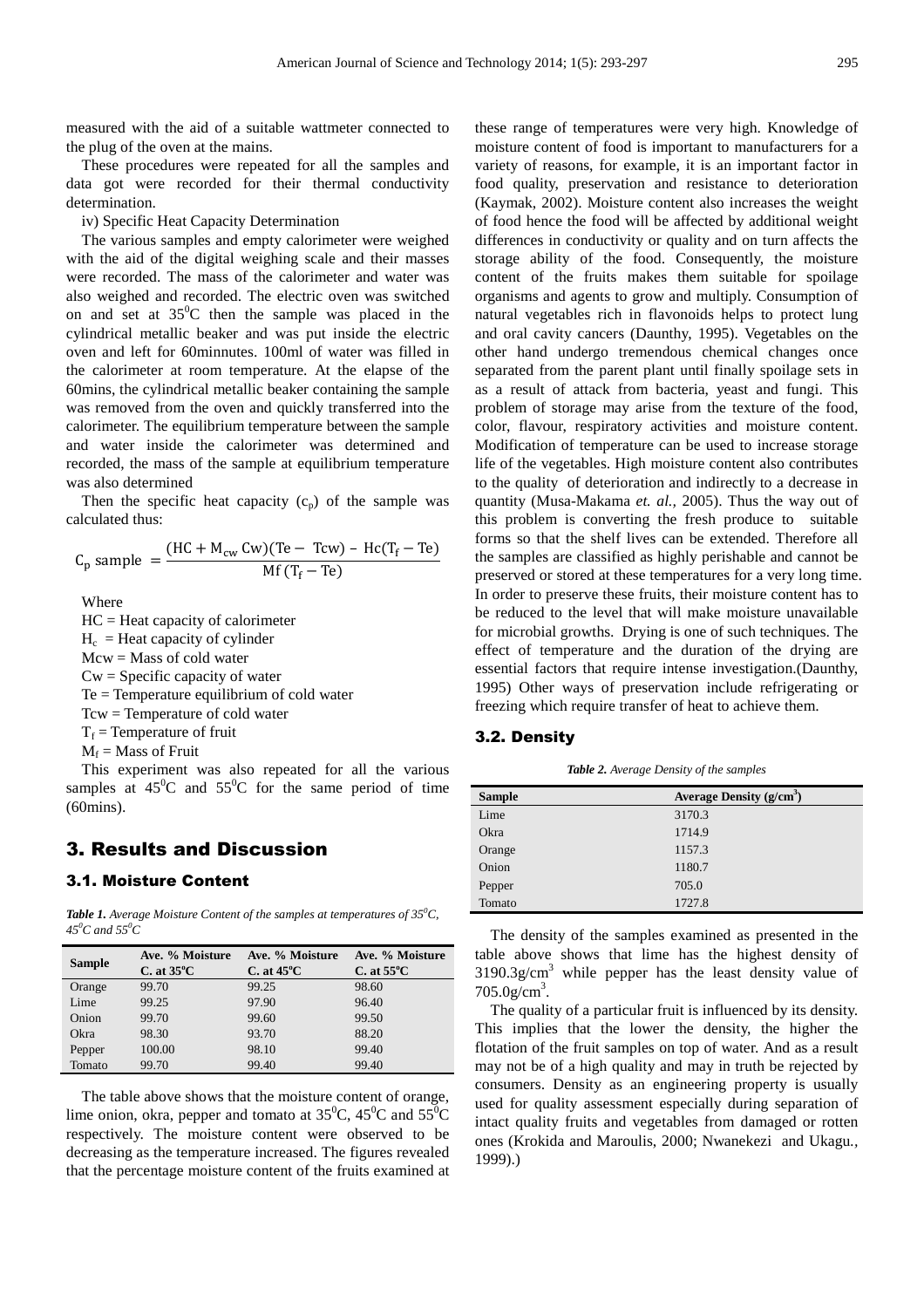#### 3.3. Specific Heat

*Table 3. The specific heat capacity of the samples at 35<sup>0</sup>C, 450C and 55<sup>0</sup>C* 

| Sample | $Cp$ at $35^{\circ}C$<br>$(kjkg^{-1}^0C)$ | $Cp$ at $45^{\circ}C$<br>$(kjkg^{-1}^0C)$ | $Cp$ at $55^{\circ}$ C<br>$(kjkg^{-1}^0C)$ |
|--------|-------------------------------------------|-------------------------------------------|--------------------------------------------|
| Orange | 1.683                                     | 1.694                                     | 1.709                                      |
| Lime   | 1.694                                     | 1.729                                     | 1.766                                      |
| Onion  | 1.682                                     | 1.684                                     | 1.687                                      |
| Okra   | 1.717                                     | 1.843                                     | 1.846                                      |
| Pepper | 1.675                                     | 1.723                                     | 1.846                                      |
| Tomato | 1.690                                     | 1.690                                     | 1.697                                      |

From the data above, it could be discovered that the specific heat capacity of the samples were found to be high running into thousands of joule per kilogram for a unit change in temperature T. This translates that lot of energy will be required to heat or cool these fruits and once heated or cooled, they retain their temperatures for a very long time. This is as a result of their high moisture content and specific heat capacity value. Heat capacity is directly linked with temperature and for vegetables, are essential for rigorous control of processes. Realistic designs of processes in industry (Morad *et. al.,* 2004). It also useful in determining the behaviour during different technological processes as they vary with chemical composition (Ngadi *et. al.,* 2003). Apart from moisture content, specific heat capacity is also influenced by the composition of fruits and vegetables such as protein and fat (Wang and Brenner, 1993).

#### 3.4. Thermal Conductivity

*Table 4. Average Thermal Conductivity of the samples at various temperature* 

| Sample | $K$ at $35^{\circ}$ C<br>$(Jsm^{-10}C)$ | $K$ at 45 °C<br>$(Jsm^{-10}C)$ | $K$ at 55 °C<br>$(Jsm^{-10}C)$ |
|--------|-----------------------------------------|--------------------------------|--------------------------------|
| Orange | 0.149                                   | 0.151                          | 0.155                          |
| Lime   | 0.152                                   | 0.159                          | 0.166                          |
| Onion  | 0.149                                   | 0.150                          | 0.151                          |
| Okra   | 0.156                                   | 0.181                          | 0.214                          |
| Pepper | 0.148                                   | 0.158                          | 0.182                          |
| Tomato | 0.151                                   | 0.151                          | 0.152                          |

The importance of thermal of foods is to predict or control the heat flux in food during processes such as cooking, frying, freezing, drying or pasteurization. It is also dependent on composition which is often considered as porosity and moisture content, transient techniques are of high importnace during measurements (Sweat, 2006). The result shows that the thermal conductivity of the fruits is very low compared to pure water; this may be due to the presence of other solids in the fruit bulk. This implies that they are poor conductors of heat. Moreover, the heat energy diffusion or transfer through these fruits during heat processes like drying, refrigeration and evaporation are likely to be very show.

#### 3.5. Thermal Diffusivity

The thermal diffusivity of a material being a measure of how quickly a body can change its temperature can be calculated when all other parameters such as density, specific heat and Thermal conductivity are known. The relationship

between these parameters is given as

$$
\lll K/\rho\;X\;C_P
$$

Where  $\infty$  = Thermal diffusivity  $K =$ Thermal conductivity  $\rho =$ Density  $C_P$  = Specific heat capacity The thermal diffusivity of the fruits where calculated at  $35^{\circ}$ C,  $45^{\circ}$ C and  $55^{\circ}$ C as shown on the table below.

*Table 5. Thermal Diffusivity of samples at various temp.* 

| <b>Sample</b> | <b>Diffusivity</b><br>at $35^{\circ}$ C (m <sup>2</sup> s <sup>-1</sup> ) | <b>Diffusivity</b><br>at $45^{\circ}$ C (m <sup>2</sup> s <sup>-1</sup> ) | <b>Diffusivity</b><br>at $55^{\circ}$ C (m <sup>2</sup> s <sup>-1</sup> ) |
|---------------|---------------------------------------------------------------------------|---------------------------------------------------------------------------|---------------------------------------------------------------------------|
| Orange        | $7.65 \times 10^{-5}$                                                     | $7.7.70 \times 10^{-5}$                                                   | $7.84 \times 10^{-5}$                                                     |
| Onion         | $7.50 \times 10^{-5}$                                                     | $7.54 \times 10^{-5}$                                                     | $7.60 \times 10^{-5}$                                                     |
| Lime          | $2.80 \times 10^{-5}$                                                     | $2.88 \times 10^{-5}$                                                     | $2.95 \times 10^{-5}$                                                     |
| Okra          | $5.25 \times 10^{-5}$                                                     | $5.68 \times 10^{-5}$                                                     | $6.15 \times 10^{-5}$                                                     |
| Tomato        | $5.17 \times 10^{-5}$                                                     | $5.17 \times 10^{-5}$                                                     | $5.17 \times 10^{-5}$                                                     |
| Pepper        | $1.25 \times 10^{-5}$                                                     | $1.30 \times 10^{-5}$                                                     | $1.39 \times 10^{-5}$                                                     |

#### 4. Conclusion

The thermal properties of orange, onion, lime, okra, pepper and tomato were investigated at varying temperatures of  $35^{\circ}$ c,  $45^{\circ}$ c and  $55^{\circ}$ c. The investigation indicated that the moisture content composition of the fruits and vegetables decreases with increasing temperature. The thermal conductivity of fruits and vegetables showed an increment with increasing temperature. Moreover, the result of specific heat capacity of the samples revealed that different samples have different ability to store heat. It also indicates that as the temperature increases, the specific heat capacity  $(C_p)$ increases, therefore, specific heat capacity is directly proportional to temperature of a material. The thermal diffusivity values of the fruits showed increment with an increase in temperature. It was also observed that the diffusivity values were very low compared to pure water. This may be due to the total solid content of the fruit, hence they are poor conductors of heat, consequently the heat energy diffusion or transfer through these fruits during drying, refrigeration, freezing and evaporation are likely to be very slow. Therefore, movement or diffusion of heat energy from one point to another in these samples would generally be very low during thermal processing.

Thus, it is recommended that the moisture content of the samples studied in this work be reduced to the level that will make moisture unavailable for microbial growth in order to preserve them. Other suggested or recommended ways of preservation includes, extracting their juice and canning them so as to reduce microbial actions, drying the bulk mass, refrigerating or freezing which require transfer of heat to achieve them.

#### References

[1] Qashou, M.S., Vachon, R.I. and Toulokian, Y.S. 1972. Thermal conductivity of foods. ASHRAE Transactions. Feb. 29.